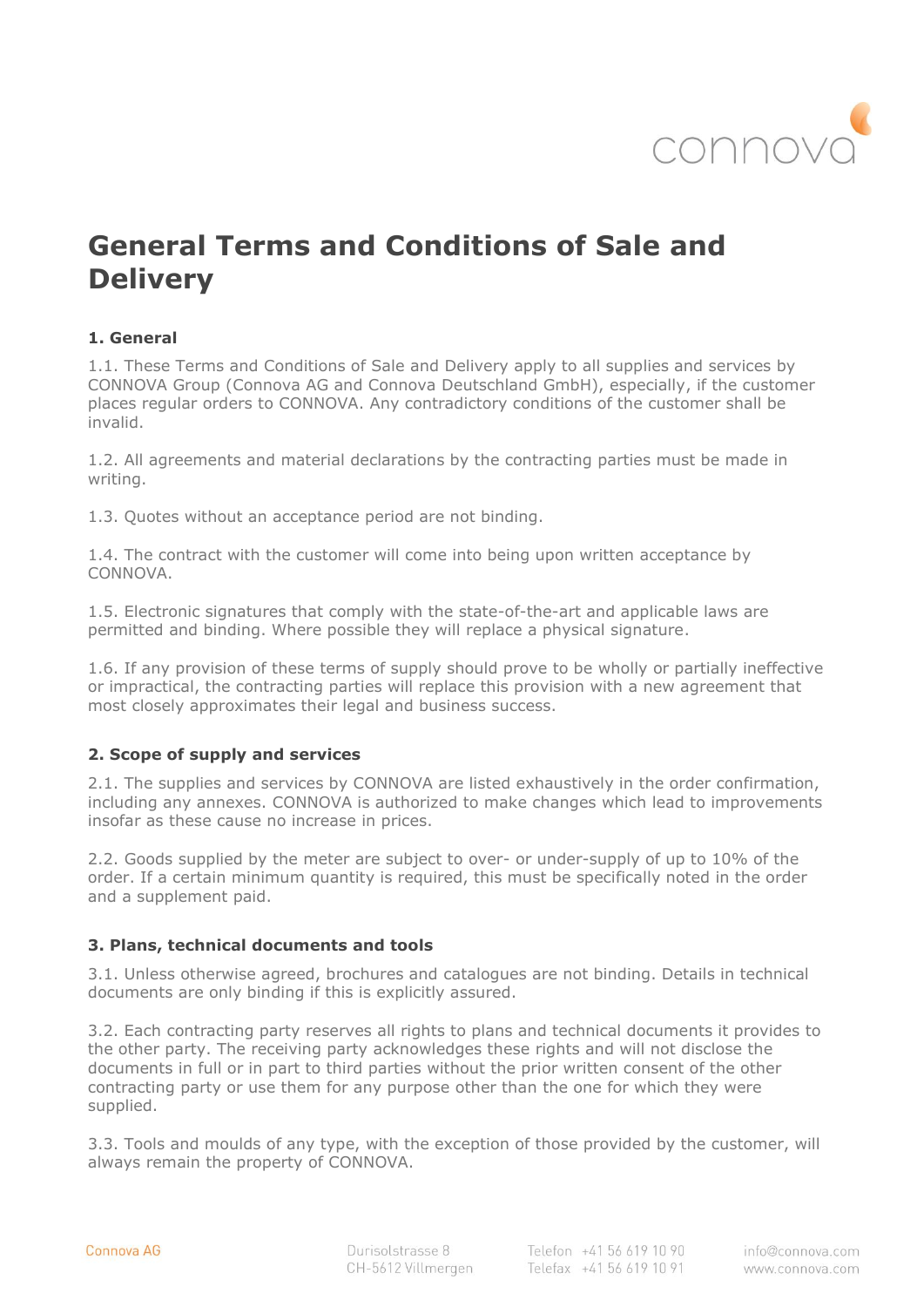

3.4. If no special terms have be agreed between CONNOVA and the customer in respect of tools and moulds, then the following will apply: CONNOVA will bear the storage costs during the first 12 month after the first delivery of products, thereafter the storage costs will be fully born and paid at the begin of each calendar year by customer. Maintenance and care costs will be borne in all circumstances by the customer.

# **4. Regulations in the destination country and safety devices**

4.1. The customer must make CONNOVA aware of the regulations and standards relating to the execution of the supplies and services no later than on receipt of the quotation.

4.2. Unless otherwise agreed, the supplies and services will comply with the regulations and standards at the domicile of the customer, which the latter has brought to the attention of CONNOVA in accordance with section 4.1. Additional or other safety regulations will be complied with insofar as this has been explicitly agreed.

# **5. Prices**

5.1. Unless otherwise agreed, all prices are net, ex works (current applicable Incoterms), exclusive of packaging, in cleared Swiss francs, with no deductions.

All ancillary costs such as for freight, insurance, export, implementation, import and other permits will be at the customer's expense.

The customer must also pay all types of taxes, duties, charges, customs fees etc. that are levied in relation to the contract or reimburse CONNOVA for these, with appropriate evidence, if CONNOVA has to pay them.

5.2. CONNOVA reserves the right to adjust prices if rates of pay or material prices should change between the time of quotation and contractual fulfilment. In this case, prices will be adjusted in line with inflation.

A reasonable price adjustment will also be made if

- the lead time is subsequently extended for one of the reasons cited in sections 6.3, 8.1 and 8.3 or
- the nature or scope of the supplies or services have changed or
- the design, material and/or execution has changed because the documents supplied by the customer did not correspond with the actual circumstances or were incomplete or because notification by the customer of regulations or standards in accordance with 4.1 was late.

# **6. Terms of payment**

6.1. Unless otherwise agreed, payments by the customer must be made 10 days from invoice date, net without deduction of discounts, expenses, taxes, duties, charges, customs fees etc.

6.2. Payment due dates must also be respected if transport, delivery, assembly,

commissioning or acceptance of the supplies or services are delayed or become impossible for reasons not attributable to CONNOVA or if minor parts are missing or if additional work proves to be necessary but do not make it impossible to use the supplies or services.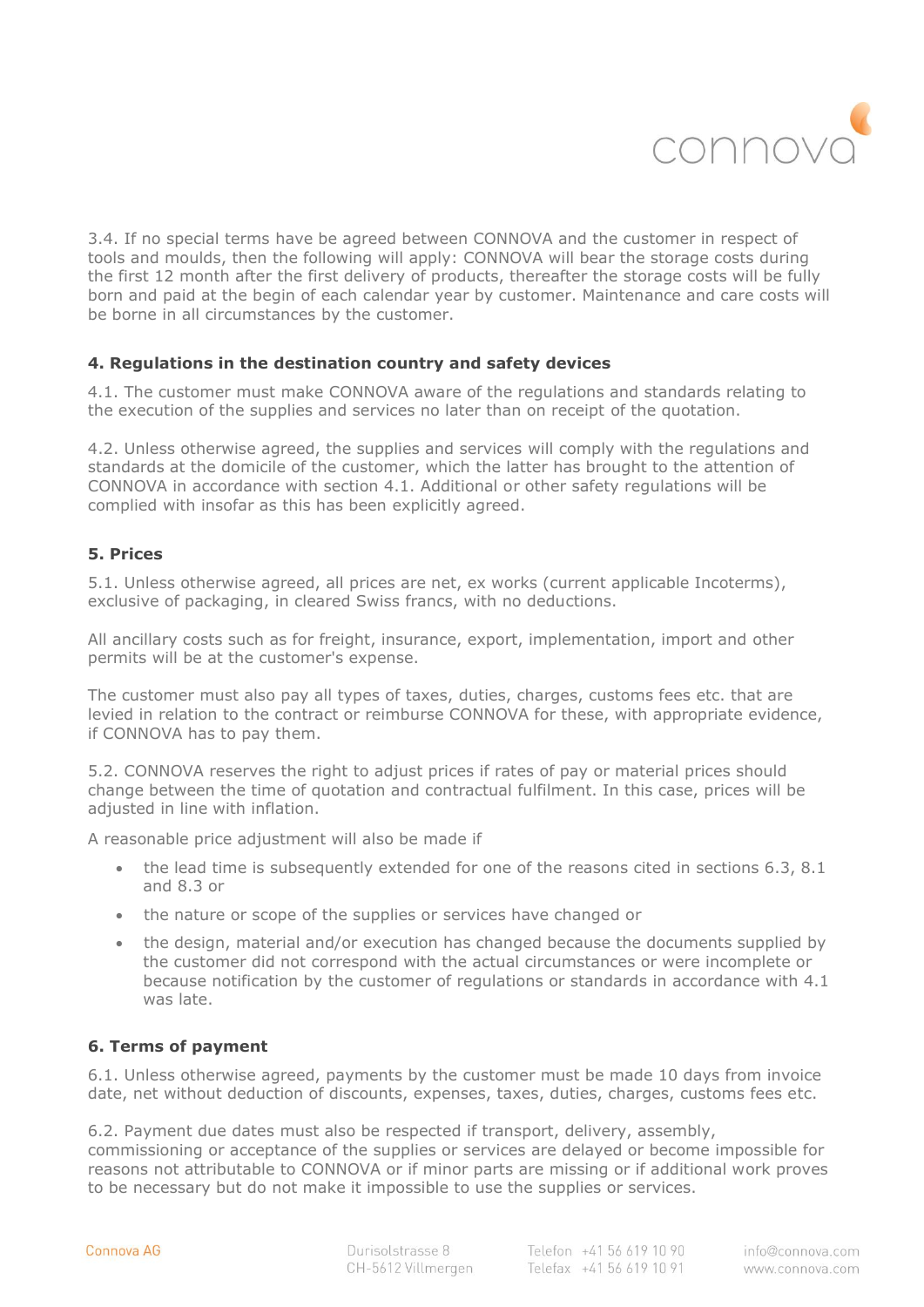

6.3. If any agreed deposit is not paid as per contract, CONNOVA will be entitled to enforce the contract or withdraw from the contract and, in both cases, to demand compensation.

6.4. If the customer fails to meet the agreed payment due dates, late payment interest will be due without reminder from the due date at the rate imposed by Swiss banks for unsecured current account loans, but at least 8%. Payment of late payment interest will not exempt the customer from its duty of payment, its other contractual obligations or its obligation to pay compensation.

6.5. Offsetting mutual claims arising from or in connection with this contract is only possible with an acknowledged or legally enforced counterclaim.

# **7. Reservation of title**

7.1. CONNOVA will retain title to all its supplies and services until it has received payment in full in accordance with the contract. The customer undertakes to help fulfil the mould requirements at the first request.

# **8. Lead time**

8.1. The lead time begins as soon as the contract is concluded, all official formalities such as import and payment permits have been obtained, the payments and any securities to be provided on order have been rendered and the technical points have been clarified. The lead time is deemed to have been met if, by the end of the lead time, the ready for shipping messages have been sent to the customer or CONNOVA has demonstrated that it is ready to provide the services.

8.2. A pre-requisite for compliance with the lead time is fulfilment of the contractual obligations in particular the payment and co-operation obligations by the customer, with no cost consequences for CONNOVA.

8.3. The lead time will be extended by a reasonable time:

- if CONNOVA does not receive the information required to fulfil the contract in good time or if the customer changes them subsequently, causing a delay in the supplies or services
- if impediments arise which CONNOVA cannot avert despite taking due care, irrespective of whether these occur at CONNOVA, the customer or a third party. Such impediments include epidemics, mobilization, war, insurrection, major operational disruptions, accidents, industrial disputes, late or faulty supply of the necessary raw materials, semi-finished or finished products, proved rejection of important work pieces, official measures or prohibitions, natural events
- if the customer or third party defaults on fulfilling their contractual obligations arising from this contract or previous orders, in particular if the customer fails to comply with the terms of payment.

8.4. If a particular date is agreed instead of a lead time, this is equivalent to the last day of a lead time; sections 8.1 and 8.3 apply accordingly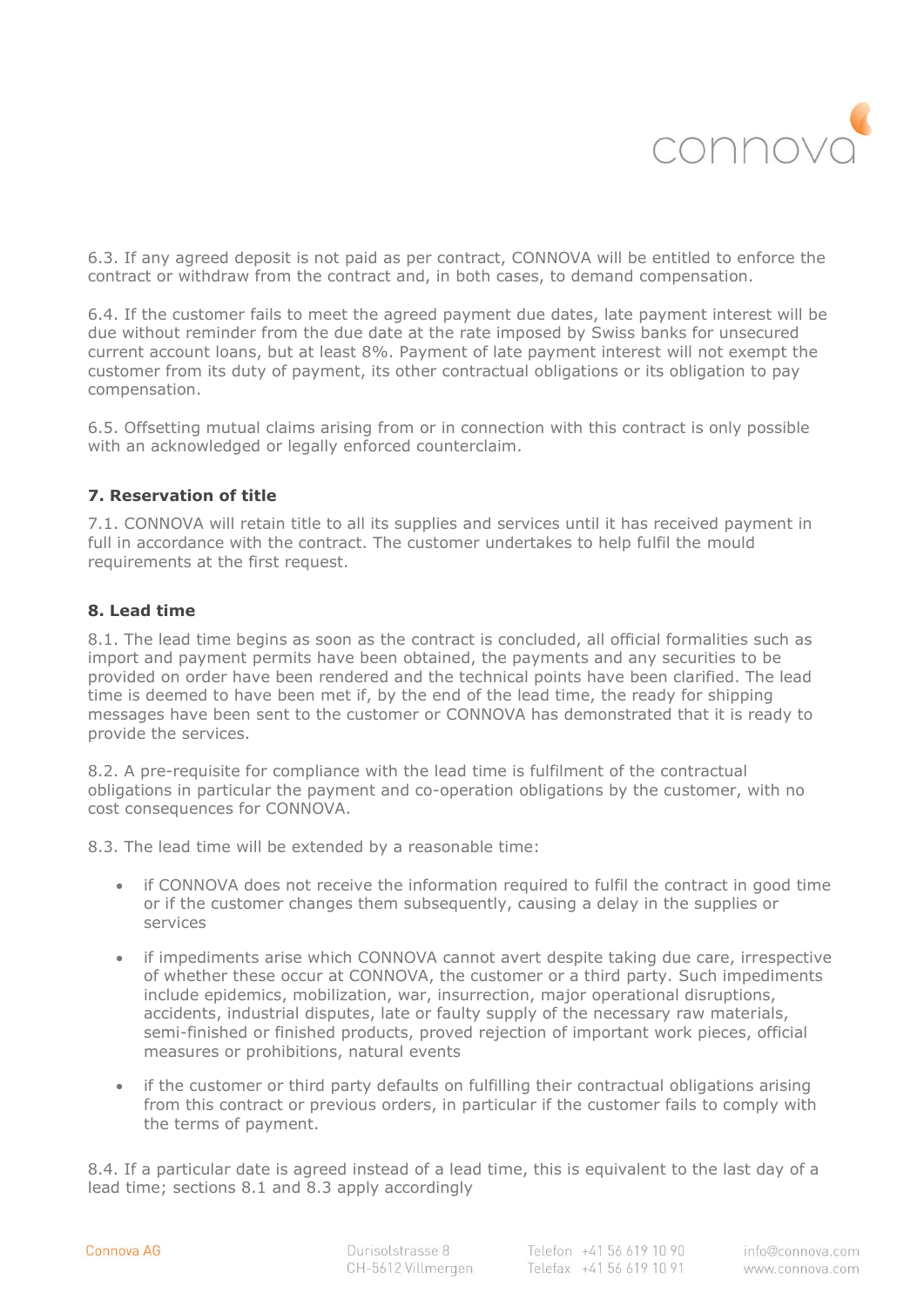

8.5. The customer will not be entitled to withdraw from the contract or have any other claims such as a price reduction or compensation due to delay in delivery or service provision. This restriction does not apply to unlawful intent or gross negligence on the part of CONNOVA, but does apply to unlawful intent or gross negligence of auxiliary persons.

# **9. Shipping, transport and insurance**

9.1. The risk and benefit for pure delivery contracts shall pass to the customer no later than on shipping of the supplies ex works or, for works (supply) contracts, no later than at the start of use of the supplies and services.

9.2. If shipping is delayed at the customer's request or for other reasons not attributable to CONNOVA, the risk transfers to the customer at the time originally planned for shipping ex works. From this time on, the supplies will be stored and insured at the customer's expense and risk.

# **10. Shipping, transport and insurance**

10.1. Any special requests in respect of shipping, transport and insurance must be notified to CONNOVA no later than at the time of order. Transport is ex works (Incoterms, latest version) at the customer's expense and risk.

The customer must direct any complaints relating to the shipping or transport to the last freight driver without delay on receipt of the supplies or freight documents.

10.2. Insurance against damage of any type is the responsibility of the customer.

# **11. Inspection and acceptance of the supplies and services**

11.1. CONNOVA will inspect the supplies and services with its usual care prior to shipping or service provision. If the customer demands further inspections, these must be agreed separately and paid for by the customer.

11.2. The customer must inspect the (part) deliveries and (partial) services within a reasonable period and notify CONNOVA of any defects without delay and in writing. If it fails to do this, the (part) deliveries and (partial) services will be deemed to have been accepted.

11.3. CONNOVA must rectify any defects notified to it in accordance with section 11.2. as quickly as possible and the customer must give it the opportunity to do so. After rectification, an acceptance test will be performed at the request of the customer or CONNOVA.

11.4. The supply or service is also deemed to have been accepted once the customer uses or is able to use CONNOVA's (part) deliveries or (partial) services.

11.5. Defects of any type in (part) deliveries or (partial) services will not give the customer any rights or claims except those explicitly cited in section 11 and section 12 (warranty, liability for defects).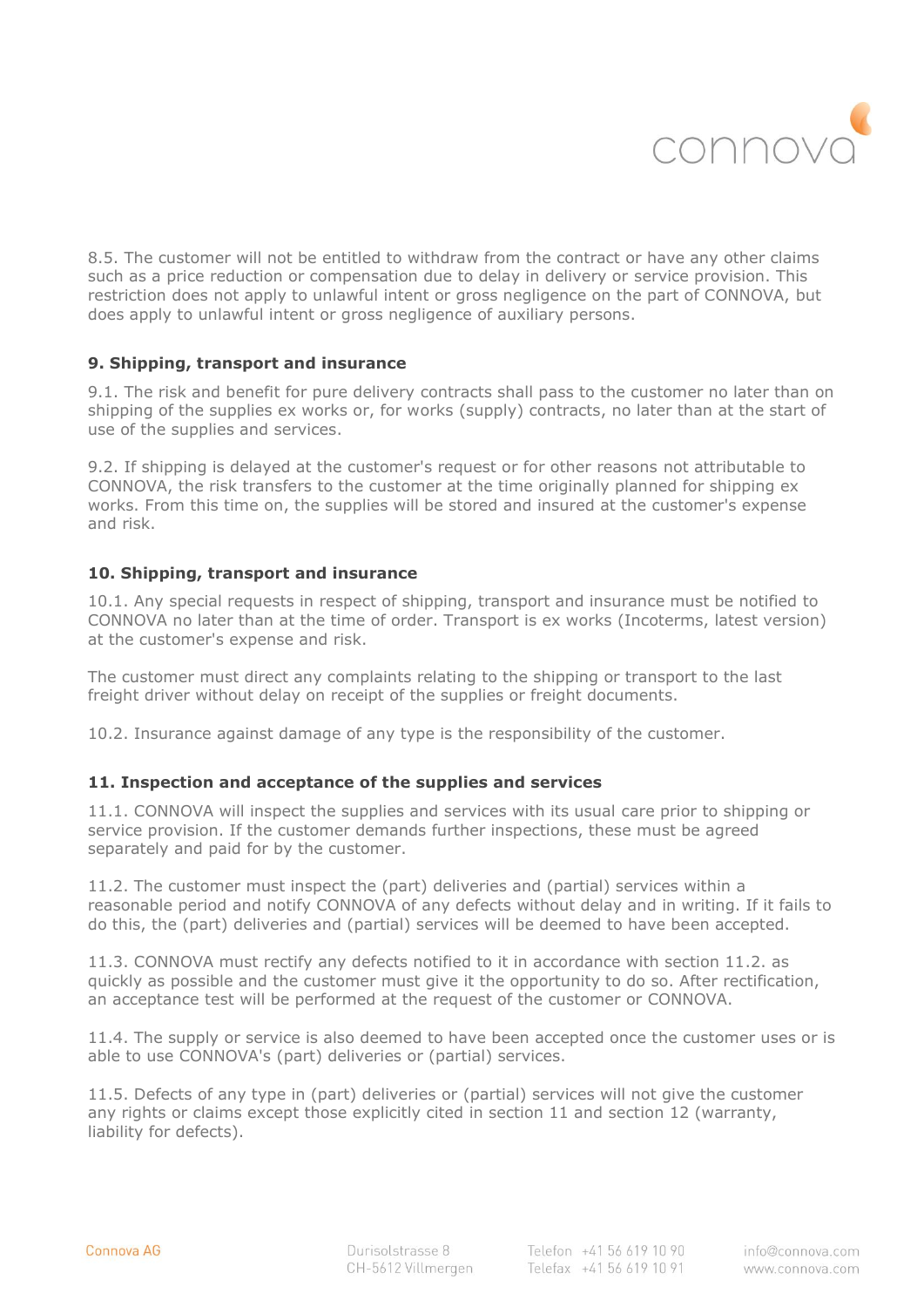

# **12. Warranty, liability for defects**

#### 12.1. Warranty period

The warranty period for any types of CONNOVA products such as components, moulds and tools is 24 months. The period begins on the shipping day of the supplies ex works. If shipping is delayed for reasons not attributable to CONNOVA, the warranty period will end no later than 26 months after the date the ready for shipping message has been sent. In case of CONNOVA services, the warranty commences on completion of the service provision and lasts 12 months. The warranty period for repairs of any kind of CONNOVA products such as components, moulds and tools is 12 months. The period begins on the date when repaired products leave the factory or after notification of the repair on site at the customer.

The warranty will expire prematurely if the customer or third party makes improper changes or repairs or if, in the event that a defect has occurred, the customer fails to take appropriate damage-limitation measures immediately and / or does not give CONNOVA the opportunity, in writing, to rectify the defect.

#### 12.2. Liability for defects in materials, design and execution

CONNOVA undertakes, at the written request of the customer and excluding any other claims, to repair or replace at its discretion as quickly as possible any parts of CONNOVA supplies that become unusable prior to expiry of the warranty period that is proven to be due to poor materials, faulty design or defective execution.

Replaced parts will become the property of CONNOVA. CONNOVA will bear the costs of replacement or repair incurred in its works. Costs of replacement and repair outside the CONNOVA works will be borne by the customer.

CONNOVA undertakes, at the written request of the customer and excluding any other claims, to rectify or replace at its discretion as quickly as possible any CONNOVA services that become harmful or unusable prior to expiry of the warranty period that is proven to be due to defective execution.

# 12.3. Liability for warranted properties

Liability for warranted properties is only accepted for those properties that are explicitly designated as such in the order confirmation. The warranty shall apply only until expiry of the warranty period at the latest, unless a longer period has been warranted.

If the warranted properties are not fulfilled or are only partially fulfilled, CONNOVA will be entitled to perform improvement work. The customer must give CONNOVA the necessary time and opportunity to do so.

If this improvement fails or is only partially successful, the customer can claim a reasonable price reduction.

# 12.4. Exclusion of liability for defects

CONNOVA's warranty and liability excludes damage to products supplied by CONNOVA which can be proven not to be due to poor materials, faults design or defective execution e.g. damage as a result of wear (such as breakages and general wear as well as due to overload, weather conditions, air pollution, EMC), defective maintenance, failure to comply with operating instructions, excessive stress, unsuitable resources, chemical or electrolytic influences, interference with other products, systems or services or due to other reasons not attributable to CONNOVA.

#### 12.5. Supplies and services of sub-contractors

In respect of supplies and services by sub-contractors specified by the customer, CONNOVA will only offer a warranty within the framework of the respective sub-contractor's warranty obligations.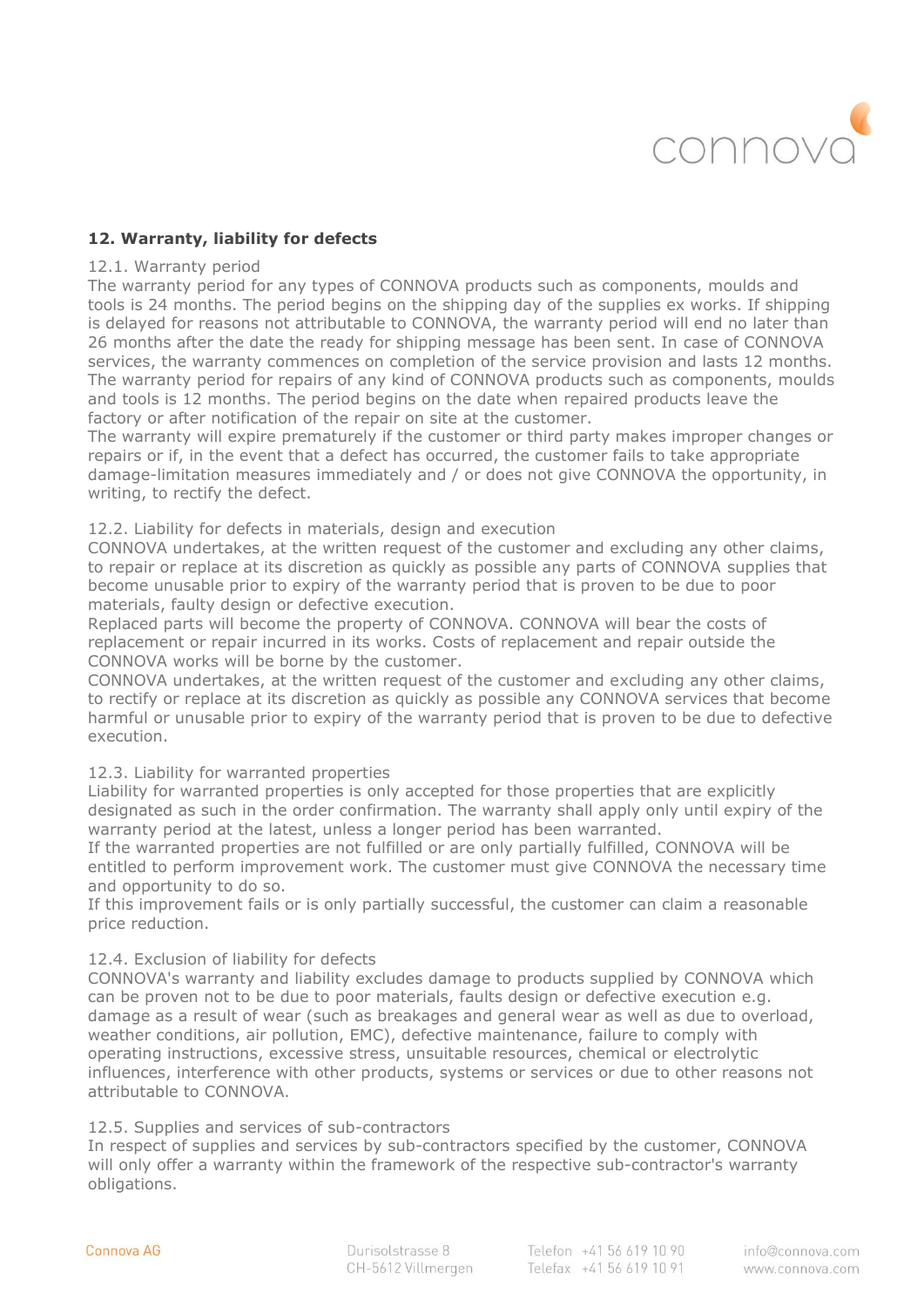

12.6. Exclusivity of warranty claims

The customer shall have no rights or claims due to defects in materials, design or execution or absence of warranted properties except those explicitly cited in sections 12.1 to 12.5, and in particular, the customer shall have no claims to annulment or compensation.

12.7. Liability for secondary obligations

CONNOVA will only accept liability for claims by the customer due to defective advice etc. or due to infringement of any secondary obligations in the event of unlawful intent or gross negligence.

12.8. The warranty rights and defences cannot be ceded to third parties without the prior written consent of CONNOVA.

12.9. The customer will follow CONNOVA's regulations on returns of goods under warranty or for repair (Repair and Replacement Procedure.

# **13. Software**

13.1. Any software supplied by CONNOVA will remain the property of CONNOVA or its licensor. The customer will be granted a personal, non-exclusive, non-transferable license to use the software in direct connection with the supplied goods. The customer acknowledges the confidential nature of the software.

13.2. The warranty for software is limited to defects that cause unacceptable defects in the functioning of the goods supplied with the software. CONNOVA will take acceptable measures to replace the software with software that is free of defects.

13.3. Section 12 applies accordingly.

# **14. Assembly / Commissioning**

14.1. If CONNOVA undertakes to perform the assembly/installation, supervision/site management of the assembly/installation or the commissioning, only CONNOVA's General Assembly Conditions will apply.

# **15. Non-performance, poor performance and consequences thereof**

15.1. In all cases of poor performance or non-performance that are not otherwise governed in these conditions, in particular if, for no good reason, CONNOVA starts to execute the supplies and services so late that completion on schedule can no longer be foreseen, if execution contrary to contract is definitely foreseeable for reasons attributable to CONNOVA or if supplies and services are executed contrary to contract for reasons attributable to CONNOVA, the customer shall be authorized to set CONNOVA a reasonable deadline for compliance on penalty of withdrawal from the contract if it should fail to do so. If this deadline for compliance is not met for reasons attributable to CONNOVA, the customer can withdraw from the contract in respect of the supplies or services that have been executed contrary to contract or for which this can definitely be foreseen, and to claim pack any payments that have already been made in respect of the unused portion.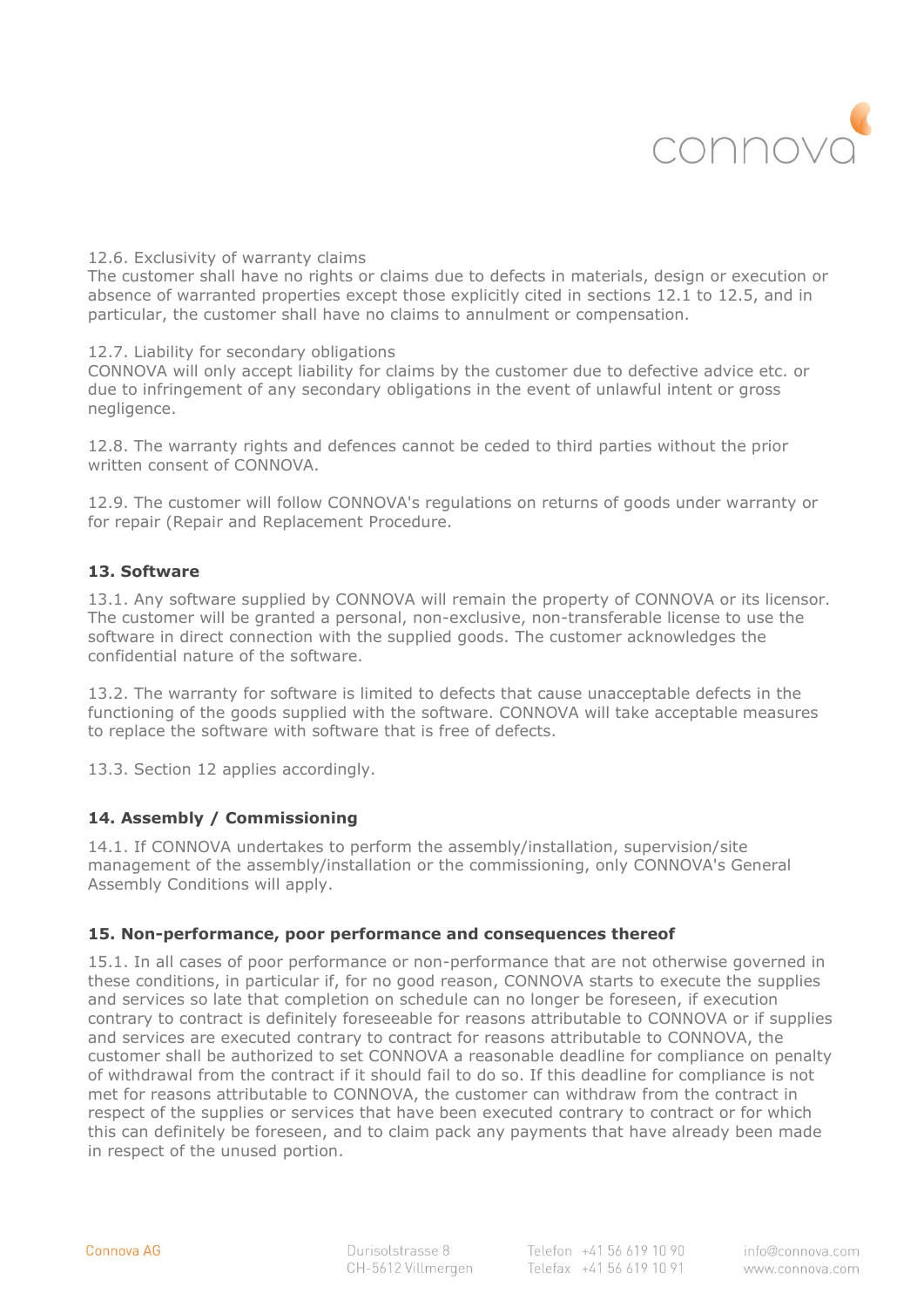

15.2. In such a case, the provisions of section 16 will apply in respect of any claim for compensation by the customer and exclusion of further liability and the claim for compensation will be limited to 10% of the contract price for the supplies and services for which the customer has withdrawn from the contract.

# **16. Exclusion of further liability**

16.1. The customer shall have no other claims than those explicitly cited in these conditions, irrespective of the legal grounds on which they are based, in particular any claims for compensation, price reduction or withdrawal from the contract that are not explicitly cited. Under no circumstances shall the customer have any claim to compensation for harm that has not occurred to the supplied object itself, such as production stoppage, loss of use, loss of orders, loss of profit or any other direct or indirect harm. These restrictions do not apply to unlawful intent or gross negligence by CONNOVA, but they do also apply to unlawful intent or gross negligence of auxiliary persons.

16.2. CONNOVA assumes no liability for materials, components, panels and parts which have been delivered to CONNOVA by the customer for further manufacturing or processing.

All claims of the customer with respect to the damage caused to materials, components, panels, components and parts, which were supplied by the customer or its suppliers to CONNOVA, and which are the result of faulty design or defective execution at CONNOVA, are excluded.

CONNOVA will fully pay for cost of repair, improvement or new execution of work and services which are incurred in its own factory. Cost of replacement of delivered materials, components, panels and parts and repair outside CONNOVA are explicitly paid and borne by the customer..

# **17. Part deliveries and partial services**

17.1. If part deliveries are to be made, the acceptance and warranty based on these conditions will be applied separately. The same applies if services are provided which are or can be used by the customer in steps.

# **18. Return of packaging material and disposal**

18.1. The customer is not entitled to return packaging materials or to disposal of products supplied by CONNOVA.

18.2. CONNOVA will take back packing cases with no reimbursement of costs providing they are returned to CONNOVA carriage free and in perfect condition.

# **19. CONNOVA's right of recourse**

19.1. If actions or inaction by the customer or its auxiliary persons should injure persons, damage the property of third parties or should any other harm arise and claims are made against CONNOVA as a result, the latter shall have a right of recourse against the customer. The customer shall hold CONNOVA harmless.